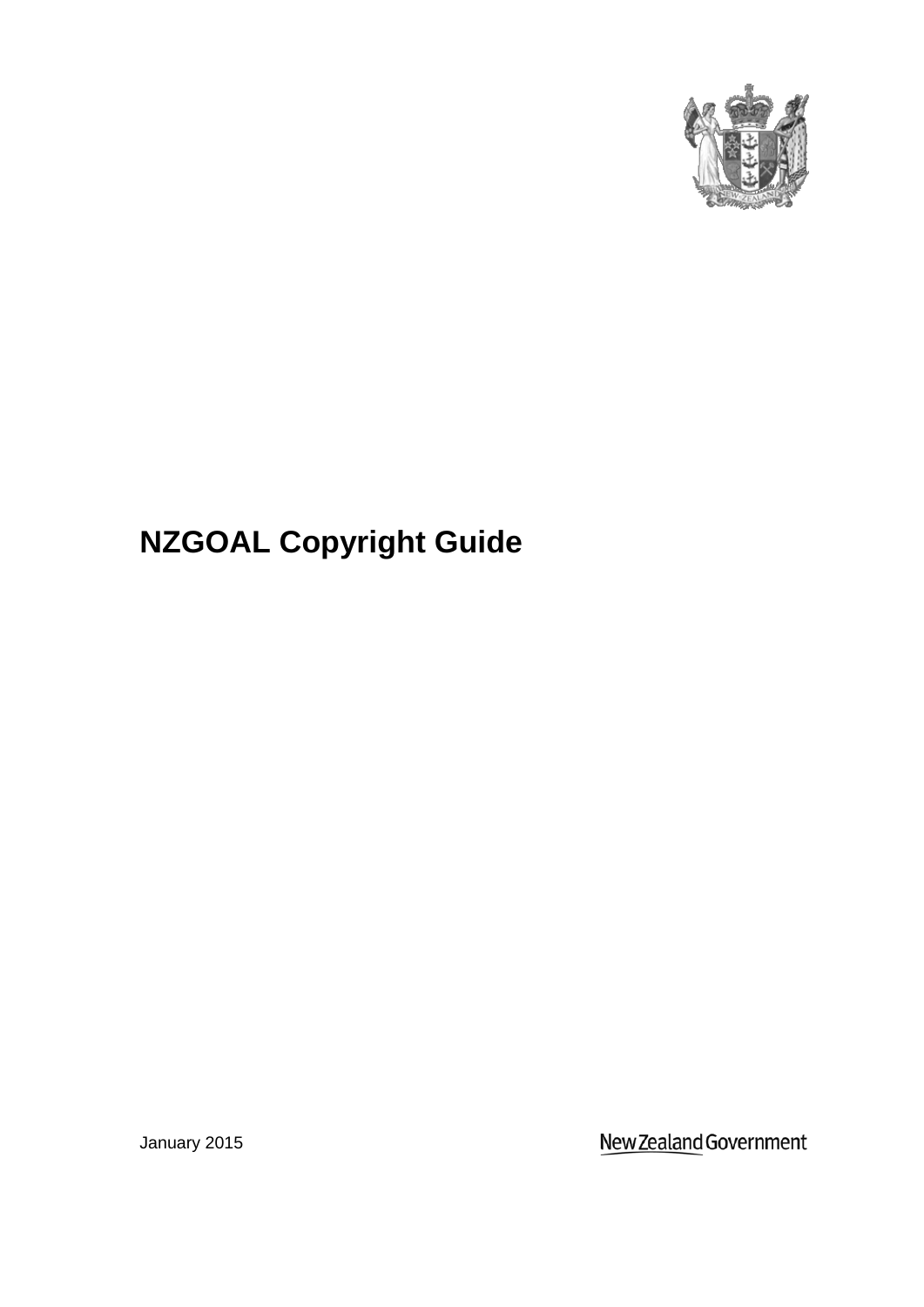

Crown copyright ©. This copyright work is licensed under the Creative Commons Attribution 4.0 International licence. In essence, you are free to copy, distribute and adapt the work, as long as you attribute the work to the New Zealand Government and abide by the other licence terms. To view a copy of this licence, visit [http://creativecommons.org/licenses/by/4.0/.](http://creativecommons.org/licenses/by/4.0/) Please

note that neither the New Zealand Government emblem nor the New Zealand Government logo may be used in any way which infringes any provision of th[e Flags, Emblems, and Names Protection Act 1981](http://www.legislation.govt.nz/act/public/1981/0047/latest/whole.html#dlm52216)</u> or would infringe such provision if the relevant use occurred within New Zealand. Attribution to the New Zealand Government should be in written form and not by reproduction of any emblem or the New Zealand Government logo.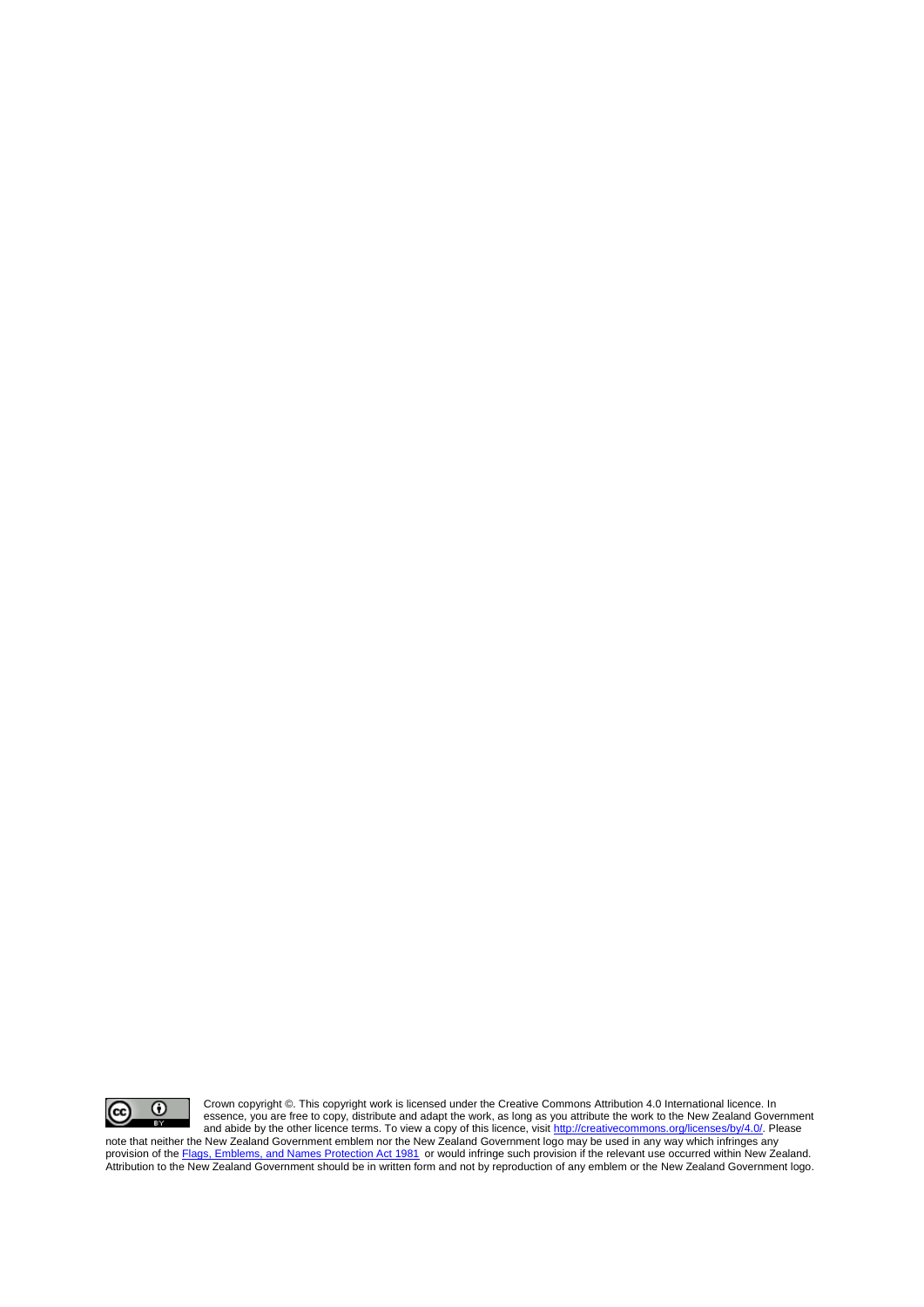# <span id="page-2-0"></span>**Contents**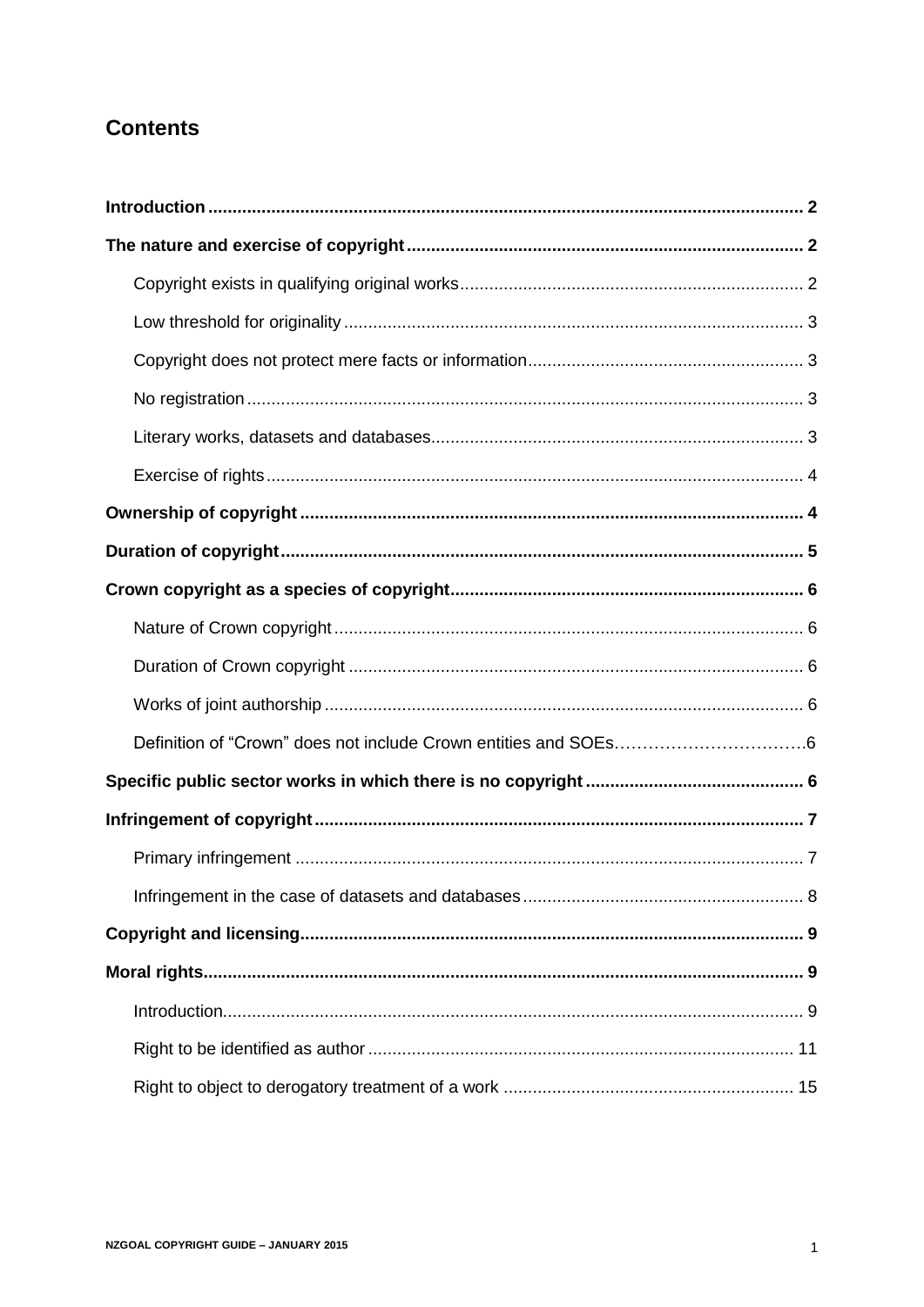# <span id="page-3-0"></span>Introduction**<sup>1</sup>**

- 1 The law of copyright in New Zealand is contained in the [Copyright Act 1994](http://www.lexisnexis.com/nz/legal/search/runRemoteLink.do?bct=A&risb=21_T5273384443&homeCsi=274495&A=0.6777120612411762&urlEnc=ISO-8859-1&&dpsi=0069&remotekey1=REFPTID&refpt=1994A143&service=DOC-ID&origdpsi=008E) and case law on the interpretation of its provisions. This document is an Appendix to the [New](https://ict.govt.nz/guidance-and-resources/open-government/new-zealand-government-open-access-and-licensing-nzgoal-framework/)  [Zealand Government Open Access and Licensing framework \(NZGOAL\)](https://ict.govt.nz/guidance-and-resources/open-government/new-zealand-government-open-access-and-licensing-nzgoal-framework/) and provides a brief introduction to certain features of copyright law, namely:
	- (a) the nature and exercise of copyright;
	- (b) ownership of copyright;
	- (c) duration of copyright;
	- (d) Crown copyright as a particular species of copyright;
	- (e) specific public sector works in which there is no copyright;
	- (f) infringement of copyright; and
	- (g) copyright and licensing.
- 2 These features are considered the most relevant to NZGOAL. Other features of copyright law, such as the range of statutorily permitted acts in relation to copyright works, internet service provider liability, remedies for infringement and performers' rights, are not addressed.

# <span id="page-3-1"></span>**The nature and exercise of copyright**

# <span id="page-3-2"></span>**Copyright exists in qualifying original works**

- 3 Copyright is a property right that exists in certain original works. To be protected, the original works must come within one or more of the following categories:<sup>2</sup>
	- (a) literary, dramatic, musical, or artistic works;
	- (b) sound recordings;
	- (c) films;
	- (d) communication works; or
	- (e) typographical arrangements of published editions.
- 4 Dealing briefly with each in turn:<sup>3</sup>
	- (a) "literary work" means any work, other than a dramatic or musical work, that is written, spoken, or sung, including a table or compilation and a computer program;
	- (b) "dramatic work" is defined non-exhaustively to include a work of dance or mime, and a scenario or script for a film;
	- (c) "musical work" is a work consisting of music, exclusive of any words intended to be sung or spoken with the music or any actions intended to be performed with the music;
	- (d) "artistic work" means a graphic work, photograph, sculpture, collage, or model, irrespective of artistic quality; or a work of architecture, being a building or a model for a building; or a work of artistic craftsmanship, not falling within the previous parts of this definition; the definition does not, however, include a layout design or

 $\overline{a}$ 

What follows is necessarily a brief overview of only select aspects of a wide-ranging and sometimes complex area of law. See further S Frankel and G McLay *Intellectual Property in New Zealand* (LexisNexis Butterworths, Wellington, 2002) pp. 157-320; I Finch (Ed) *James & Wells Intellectual Property Law in New Zealand* (Thomson Brookers, Wellington, 2007) pp. 166-243; *The Laws of New Zealand,* Intellectual Property: Copyright, paras 1-7 (LexisNexis, online service); and the IPONZ website a[t http://www.iponz.govt.nz/cms/copyright.](http://www.iponz.govt.nz/cms/copyright)

<sup>2</sup> Section 14(1) of the Copyright Act 1994, as amended by the Copyright (New Technologies) Amendment Act 2008.

<sup>3</sup> The following definitions are found in section 2(1) of the Copyright Act 1994.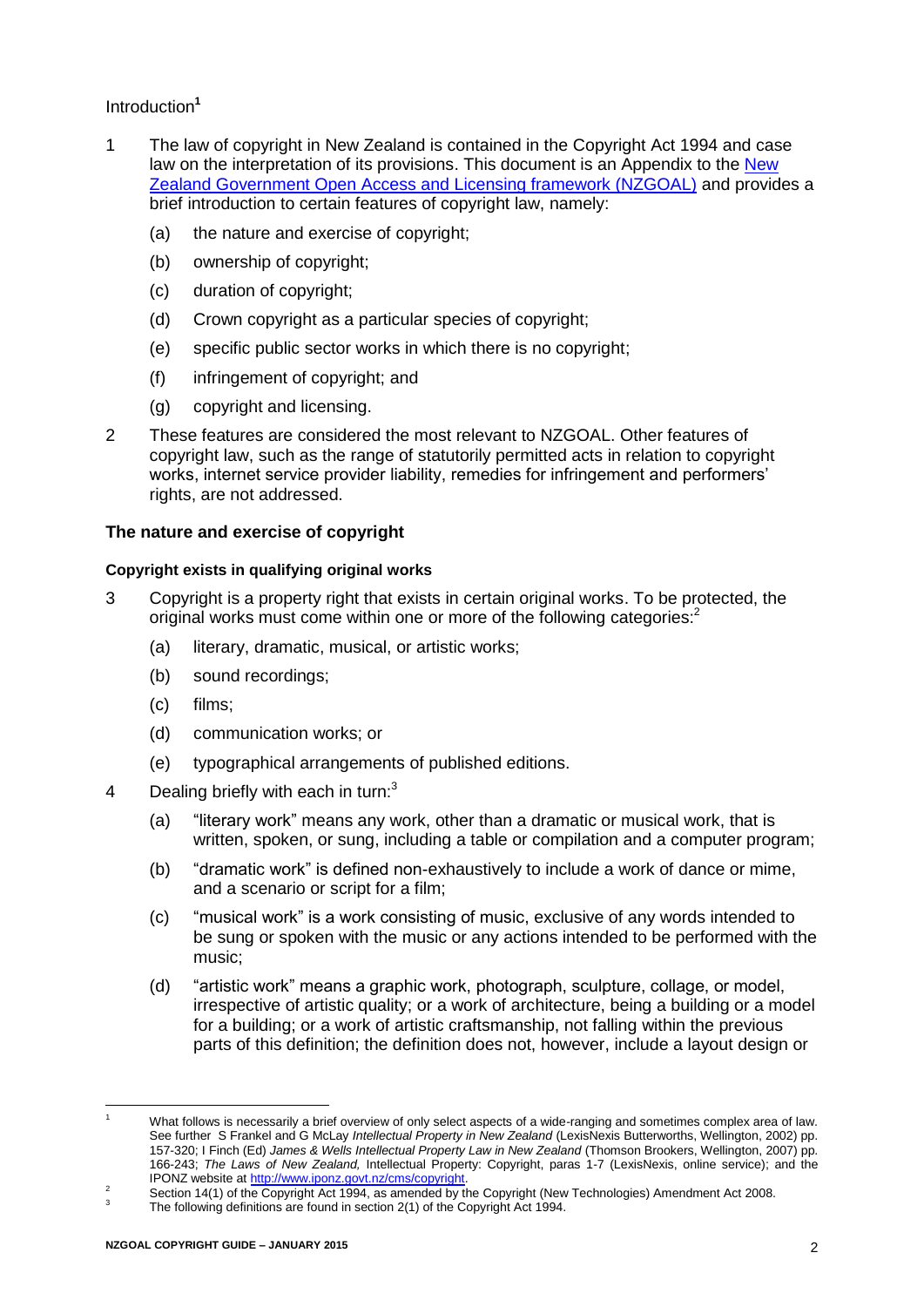an integrated circuit within the meaning of section 2 of the Layout Designs Act 1994);

- (e) "sound recording" means a recording of sounds, from which the sounds may be reproduced, or a recording of the whole or any part of a literary, dramatic, or musical work, from which sounds reproducing the work or part may be produced, regardless of the medium on which the recording is made or the method by which the sounds are reproduced or produced;
- (f) "film" means a recording on any medium from which a moving image may by any means be produced;
- (g) "communication work" means a transmission of sounds, visual images, or other information, or a combination of any of those, for reception by members of the public, and includes a broadcast or a cable programme; and
- <span id="page-4-4"></span>(h) a "typographical arrangement of a published edition" refers to a typographical arrangement of a published edition of the whole or any part of one or more literary, dramatic, or musical works.<sup>4</sup>

# <span id="page-4-0"></span>**Low threshold for originality**

- 5 As the Court of Appeal has stated, the "threshold test for originality is not high", the determining factor being "whether sufficient time, skill, labour, or judgment has been expended in producing the work".<sup>5</sup> The Court has also reiterated the axiom, or principle, that copyright is not concerned with the originality of ideas but with the form of their expression.
- 6 A work is not original, however, if:
	- (a) it is, or to the extent that it is, a copy of another work; or
	- (b) it infringes the copyright in, or to the extent that it infringes the copyright in, another work  $6$

#### <span id="page-4-1"></span>**Copyright does not protect mere facts or information**

7 It is important to note from the outset that copyright does not protect mere facts or information. It protects original works (which, as noted below, may include datasets or databases).

#### <span id="page-4-2"></span>**No registration**

 $\overline{a}$ 

8 Registration of copyright is not required and no formal system for the registration of copyright exists in New Zealand.

#### <span id="page-4-3"></span>**Literary works, datasets and databases**

- <span id="page-4-5"></span>9 While NZGOAL does not address each category of qualifying work in any detail, it is important to comment on copyright in datasets and databases, as a good deal of the public sector information that people and companies are likely to want takes the form of datasets and databases.
- 10 The Copyright Act's definition of "literary work" includes a "table or compilation", and the definition of "compilation" includes "a compilation consisting wholly of works or parts of works, a compilation consisting partly of works or parts of works, and a compilation of

<sup>4</sup> "Typographical arrangement" is not defined in the Act, whereas "published edition" is defined, to mean a published edition of the whole or any part of one or more literary, dramatic, or musical works.

<sup>5</sup> *University of Waikato v Benchmarking Services Ltd* (2004) 8 NZBLC 101,561 (CA), para 27, available online at <http://www.nzlii.org/nz/cases/NZCA/2004/90.txt>

Section 14(2) of the Copyright Act 1994.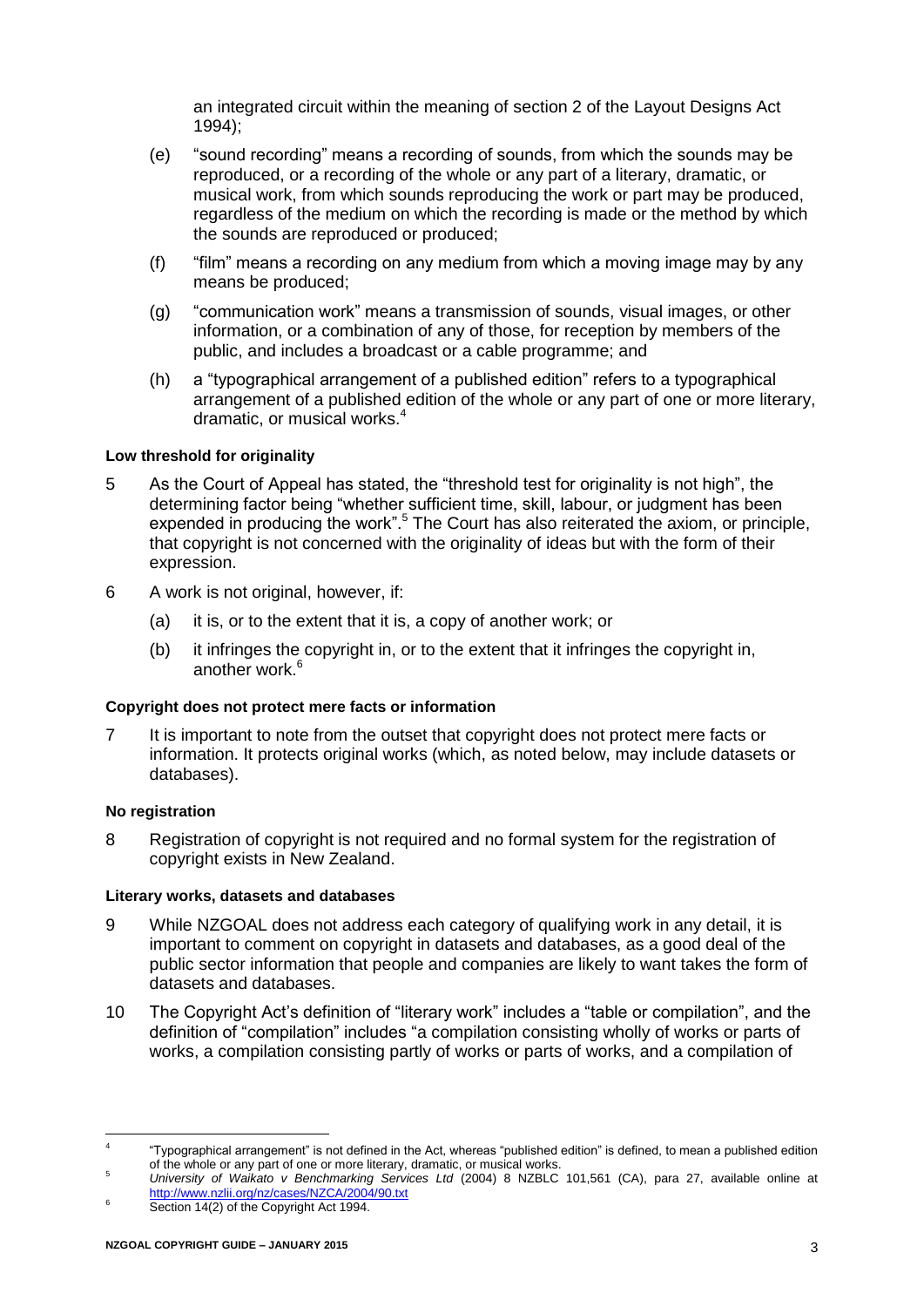data other than works or parts of works".<sup>7</sup> It follows that certain datasets and databases can, in principle, qualify as literary works. $8$  By way of example:

- (a) it is "well established that copyright may subsist in publications such as dictionaries, directories, maps, or in the mere preparation of lists";<sup>9</sup>
- (b) reports showing financial survey data, tabulated and converted into certain ratios for comparison, have been held to be protected by copyright.<sup>10</sup>
- 11 At the same time, and as the Court of Appeal has observed:<sup>11</sup>

"In such cases, there can be no claim to any right in the information contained in the compilation where the compiler of factual information is not the author or originator of the individual facts recorded in the compilation. … The only claim can be to copyright in the compilation itself. It must be shown that a sufficient degree of labour, skill, and judgment is involved in preparing the compilation. That may arise, for example, through the manner in which the information is selected for inclusion in the publication, the format or presentation of the data or … the selection and calculation of the relevant ratios, percentiles, averages, and other details."

<span id="page-5-2"></span>12 One can go further and state that where individual facts or components in a dataset or database do not, of themselves, constitute original literary (or other qualifying) works (irrespective of their authors or originators), then there will be no copyright in those individual facts or components. It is only the compilation as a whole – the dataset or database – that qualifies as a copyright work.

#### <span id="page-5-0"></span>**Exercise of rights**

- 13 Only the owner of the copyright in a work may do the following in New Zealand regarding that work:
	- (a) copy it;
	- (b) issue copies to the public whether by sale or otherwise;
	- (c) perform, play or show it in public;
	- (d) communicate the work to the public;
	- (e) make an adaptation of it;
	- (f) do any of the foregoing in relation to an adaptation; or
	- (g) authorise another person to do any of the foregoing acts.
- 14 These exclusive rights are subject to statutorily permitted acts and the doing of acts in accordance with copyright licences.

#### <span id="page-5-1"></span>**Ownership of copyright**

15 The default position under the Copyright Act is that the person who is the author of a work is the first owner of any copyright in the work.<sup>12</sup>

 $\overline{a}$ Section 2(1) of the Copyright Act 1994.

Detailed discussion of this important issue is beyond the scope of this paper. See, e.g., Frankel and McLay, above n [1,](#page-2-0) pp. 171-173 and 624-633; Finch, above [n 1,](#page-2-0) pp. 186-188.

<sup>9</sup> *University of Waikato*, above n [5,](#page-4-4) para 35. See also *YPG IP Ltd and others v Yellow Book.com.au Pty Ltd* (2008) 8 NZBLC 102,063, para 38.

<sup>10</sup> *University of Waikato*, above n [5.](#page-4-4) See further the extensive discussion of English and Australian case law, and the distillation of principle, in *Desktop Marketing Systems Pty Ltd v Telstra Corporation Limited* [2002] FCAFC 112, particularly the judgment of Lindgren J at para 160 and the judgment of Sackville J at para 409: The decision is available online a[t http://www.austlii.edu.au/cgi-bin/sinodisp/au/cases/cth/FCAFC/2002/112.html?&nocontext=1.](http://www.austlii.edu.au/cgi-bin/sinodisp/au/cases/cth/FCAFC/2002/112.html?&nocontext=1) Cf *IceTV Pty Ltd v Nine Network Australia Pty Ltd* [2009] HCA 14 and *Telstra Corporation Ltd v Phone Directories Company Pty Ltd* [\[2010\]](http://www.austlii.edu.au/au/cases/cth/federal_ct/2010/44.html) 

[FCA 44,](http://www.austlii.edu.au/au/cases/cth/federal_ct/2010/44.html) as well as the interlocutory decision in *YPG IP Limited v Yellowbook.com.au Pty Ltd* [2010] NZHC 943.

<sup>11</sup> *University of Waikato*, above [n 5,](#page-4-4) para 36.

Section 21(1) of the Copyright Act 1994.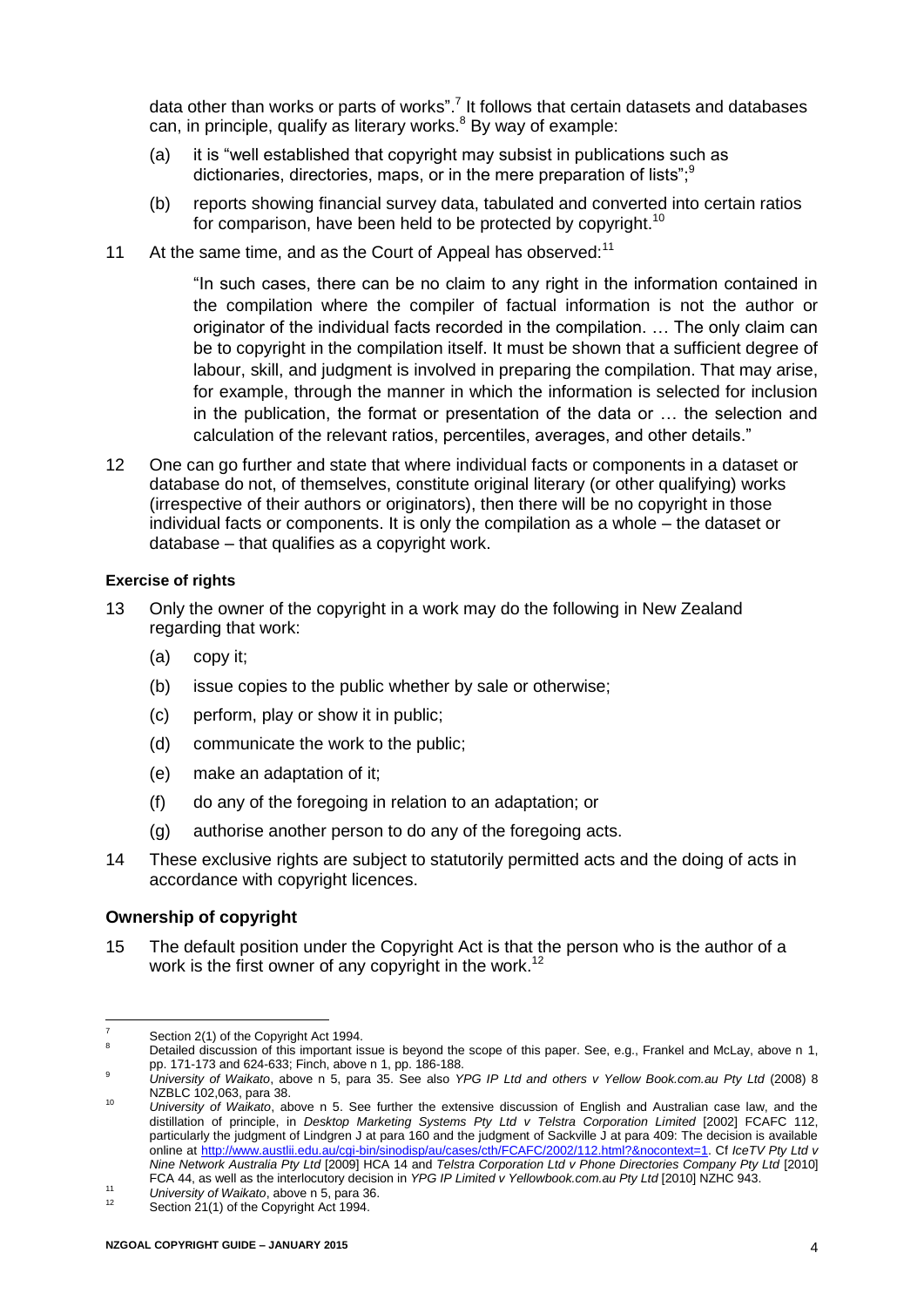- 16 That default position is displaced in employment and commissioning contexts, as follows:
	- (a) where an employee makes, in the course of his or her employment, a literary, dramatic, musical, or artistic work, that person's employer is the first owner of any copyright in the work (which we can call the "employment rule");<sup>13</sup> and
	- (b) where a person commissions, and pays or agrees to pay for, the taking of a photograph or the making of a computer program, painting, drawing, diagram, map, chart, plan, engraving, model, sculpture, film, or sound recording, and the work is made in pursuance of that commission, that person is the first owner of any copyright in the work (this is known as the "commissioning rule").<sup>14</sup>
- 17 Note, however, that:
	- (a) the commissioning rule does not apply to all literary works; and
	- (b) both the employment rule and the commissioning rule may be modified by contract (i.e., an employee or contractor might, by contract, be treated as the first owner of certain types of works otherwise falling within the employment and commissioning rules).
- 18 Note also that some distinct rules apply to Crown copyright works. Crown copyright is discussed separately below.
- 19 Copyright is assignable, i.e., it may be transferred to another. Such transfer may complete or partial, partial in the sense of being limited so as to apply:
	- (a) to one or more, but not all, of the things the copyright owner has the exclusive right to do; and/or
	- (b) to part, but not the whole, of the period for which the copyright is to exist.<sup>15</sup>

# <span id="page-6-0"></span>**Duration of copyright**

- 20 For literary, dramatic, musical and artistic works:
	- (a) copyright expires at the end of the period of 50 years from the end of the calendar year in which the author dies;
	- (b) if the work is computer-generated, copyright expires at the end of the period of 50 years from the end of the calendar year in which the work is made; and
	- (c) if the work is of unknown authorship, copyright expires at the end of the period of 50 years from the end of the calendar year in which it is first made available to the public by an authorised act.<sup>16</sup>
- 21 For sound recordings and films, copyright expires at the later of:
	- (a) the end of the period of 50 years from the end of the calendar year in which the work is made; and
	- (b) if it is made available to the public by an authorised act before the end of that period, 50 years from the end of the calendar year in which it is so made available.<sup>17</sup>
- 22 For communication works, copyright expires at the end of the period of 50 years from the end of the calendar year in which the communication work is first communicated to the public.<sup>18</sup>

 $13 \frac{1}{2}$  $13$  Section 21(2) of the Copyright Act 1994.

<sup>&</sup>lt;sup>14</sup> Section 21(3) of the Copyright Act 1994.

 $^{15}$  Section 113 of the Copyright Act 1994.

Section 22 of the Copyright Act 1994. Specific rules apply to rules of joint authorship (see subsection (6)). They are not discussed here.

<sup>17</sup> Section 23 of the Copyright Act 1994.

Section 24 of the Copyright Act 1994.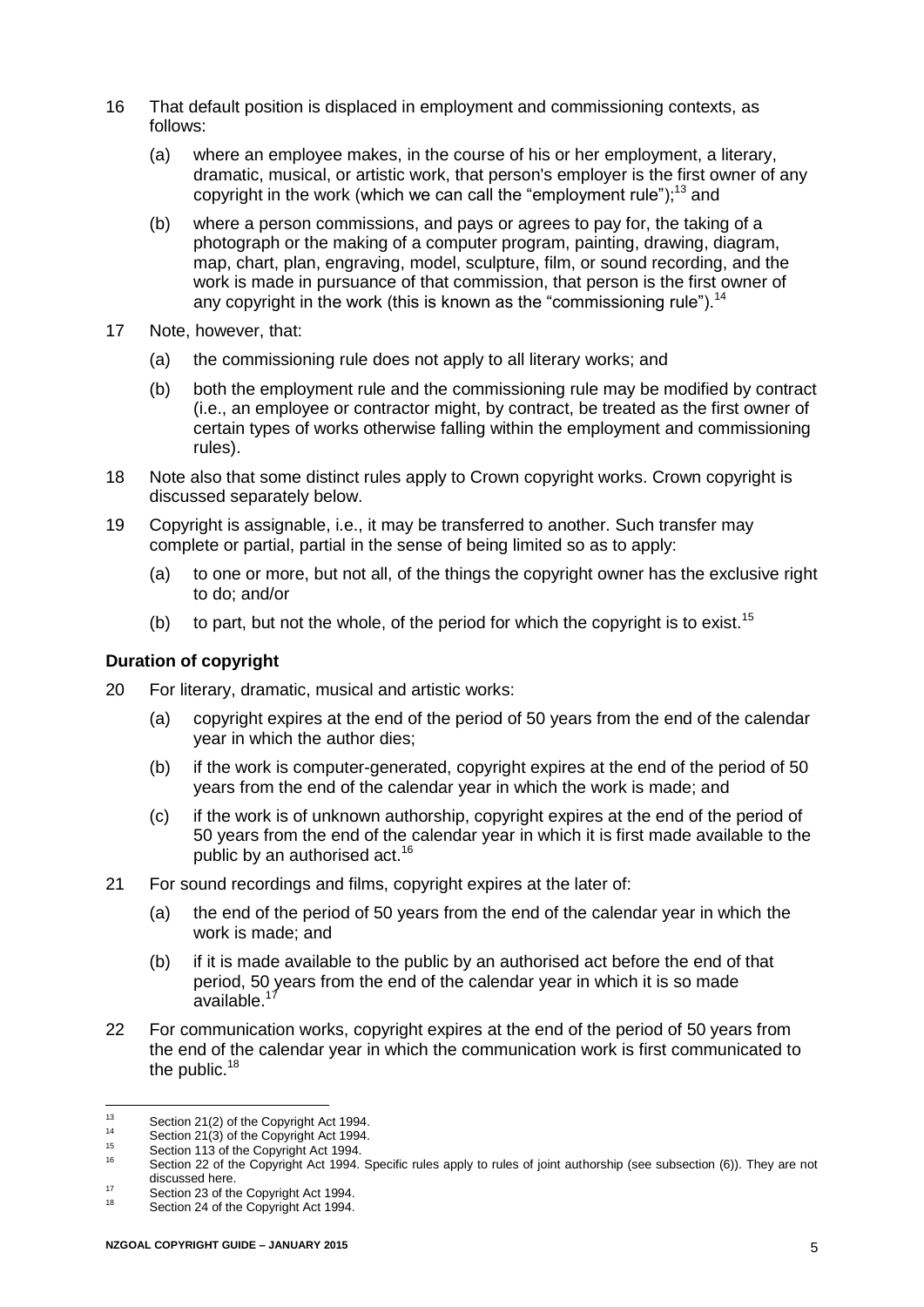- 23 For typographical arrangements of published editions, copyright expires at the end of the period of 25 years from the end of the calendar year in which the edition is first published.<sup>19</sup>
- 24 Different duration rules apply to Crown copyright. They are discussed below.

# <span id="page-7-0"></span>**Crown copyright as a species of copyright**

## <span id="page-7-1"></span>**Nature of Crown copyright**

- 25 Crown copyright is a species of copyright regulated principally by section 26 of the Copyright Act.<sup>20</sup> That section states that:
	- (a) where a work is made by a person employed or engaged by the Crown under a contract of service, a contract of apprenticeship, or a contract for services, the work qualifies for copyright and the Crown is the first owner of any copyright in the work, unless the parties to the contract agree otherwise; $^{21}$  and
	- (b) copyright in such a work is referred to as "Crown copyright", even if such copyright is assigned to another person.<sup>22</sup>

# <span id="page-7-2"></span>**Duration of Crown copyright**

- 26 Crown copyright expires:
	- (a) in the case of a typographical arrangement of a published edition, at the end of the period of 25 years from the end of the calendar year in which the work is made; or
	- (b) in the case of any other work, at the end of the period of 100 years from the end of the calendar year in which the work is made. $^{23}$

#### <span id="page-7-3"></span>**Works of joint authorship**

27 In the case of a work of joint authorship where one or more, but not all, of the authors are persons employed or engaged by the Crown under a contract of service, a contract of apprenticeship, or a contract for services, section 26 applies only in relation to those authors and the copyright existing by virtue of their contribution to the work. $^{24}$ 

#### **Definition of "Crown" does not include Crown entities and SOEs**

28 "Crown" for these purposes is defined in section 2 of the Copyright Act to mean Her Majesty the Queen in right of New Zealand and includes a Minister of the Crown, a government department, and an Office of Parliament. It expressly does not include a Crown entity or a State enterprise named in Schedule 1 to the State-Owned Enterprises Act 1986. As such, while Crown entities and State owned enterprises do enjoy copyright in their original works, their copyright is not "Crown copyright".

#### <span id="page-7-4"></span>**Specific public sector works in which there is no copyright**

- <span id="page-7-5"></span>29 Section 27(1) of the Copyright Act contains a list of governmental and Parliamentary materials in which no copyright exists. In essence, no copyright exists in Bills, Acts, regulations, bylaws, NZ Parliamentary debates, select committee reports laid before the House, court and tribunal judgments, and reports of Royal commissions, commissions of inquiry, ministerial inquiries, or statutory inquiries.
- 30 Section 27(1A) goes on to state that no Crown copyright exists in any work, whenever that work was made:

<sup>19</sup> <sup>19</sup> Section 25 of the Copyright Act 1994.

<sup>&</sup>lt;sup>20</sup> <http://legislation.govt.nz/act/public/1994/0143/latest/DLM345937.html>

 $\frac{21}{22}$  Section 26(1) and (6).

 $\frac{22}{23}$  Section 26(2).

 $\frac{23}{24}$  Section 26(3).

Section  $26(4)$ .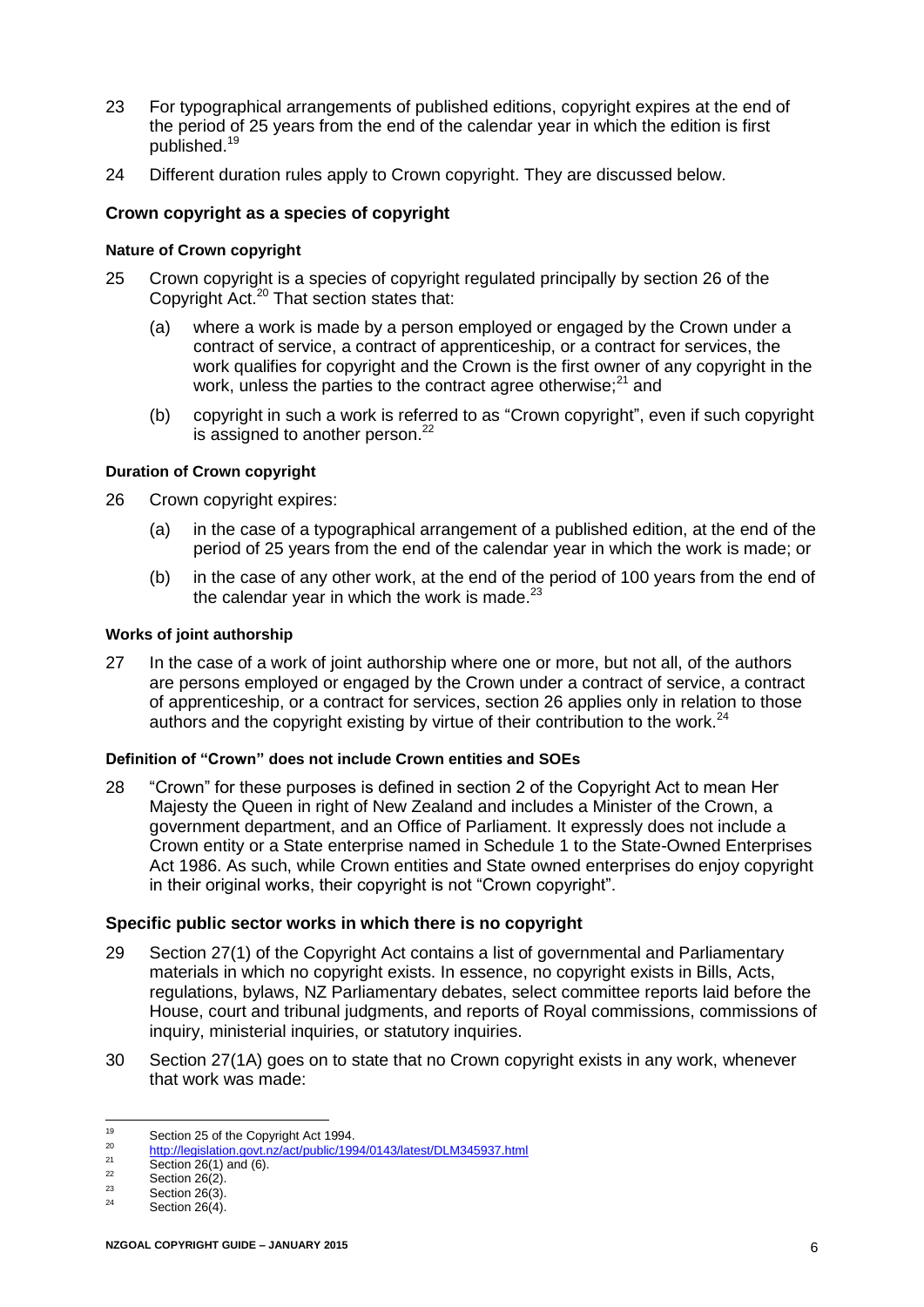- (a) in which the Crown copyright has not been assigned to another person; and
- (b) that is incorporated by reference in a work referred to in subsection (1) (that is, those works referred to in paragraph [29](#page-7-5) above).

Section 27(1B) states that, except as specified in subsection (1A), nothing in subsection (1) affects copyright in any work that is incorporated by reference in a work referred to in subsection (1).

- 31 In substance, the effect of subsections (1A) and (1B) is two-fold:<sup>25</sup>
	- (a) to strip existing and non-assigned Crown copyright from any work that is incorporated by reference into one of the works referred to in subsection (1); and
	- (b) to ensure that third party copyright in works that are incorporated by reference into any of the works referred to in paragraph [29](#page-7-5) is not overridden by section 27(1).

# <span id="page-8-0"></span>**Infringement of copyright**

# <span id="page-8-1"></span>**Primary infringement**

- 32 The Copyright Act distinguishes between primary infringement and secondary infringement of copyright. Only primary infringement is addressed here.
- 33 A person infringes copyright in a work when he or she, other than pursuant to a copyright licence, does any of the following "restricted acts", either in relation to the work as a whole or any "substantial part" of it:<sup>26</sup>
	- (a) copies it;
	- (b) issues copies to the public whether by sale or otherwise;
	- (c) performs, plays or shows it in public;
	- (d) communicates the work to the public;
	- (e) makes an adaptation of it;
	- (f) does any of the foregoing in relation to an adaptation; or
	- (g) authorises another person to do any of the foregoing acts.
- 34 The Act states that:<sup>27</sup>
	- (a) the copying of a work is a restricted act in relation to every description of copyright work;
	- (b) the issue of copies of a work to the public is a restricted act in relation to every description of copyright work;
	- (c) the performance of a work in public is a restricted act only in relation to a literary, dramatic, or musical work;
	- (d) the playing or showing of a work in public is a restricted act only in relation to a sound recording, film, or communication work;
	- (e) communicating a work to the public is a restricted act in relation to every description of copyright work; and

 $25$ 25 See further the Legislation (Incorporation by Reference) Bill (250-1) (30 March 2005) as reported by the Government<br>Administration Committee, at http://www.parliament.nz/NR/rdonlyres/3DFA2143-5189-4C90-972C[http://www.parliament.nz/NR/rdonlyres/3DFA2143-5189-4C90-972C-](http://www.parliament.nz/NR/rdonlyres/3DFA2143-5189-4C90-972C-0A5EA2CD6005/48100/DBSCH_SCR_3038_31391.pdf)[0A5EA2CD6005/48100/DBSCH\\_SCR\\_3038\\_31391.pdf;](http://www.parliament.nz/NR/rdonlyres/3DFA2143-5189-4C90-972C-0A5EA2CD6005/48100/DBSCH_SCR_3038_31391.pdf) the Hon Pete Hodgson's comments during the second reading of the Bill, at [http://www.hansard.parliament.govt.nz/hansard/Final/FINAL\\_2005\\_04\\_12.htm;](http://www.hansard.parliament.govt.nz/hansard/Final/FINAL_2005_04_12.htm) and G McLay *Strategy and Intellectual Property – Scoping the Legal Issues* (NZ Digital Content Strategy Working Paper 2, April 2006) pp. 44-46, at [http://www.parliament.nz/NR/rdonlyres/E795AA07-4CB0-4A5B-806E-](http://www.parliament.nz/NR/rdonlyres/E795AA07-4CB0-4A5B-806E-976A60A2E2D9/63800/StrategyandintellectualpropertyMcLay3.pdf)

[<sup>976</sup>A60A2E2D9/63800/StrategyandintellectualpropertyMcLay3.pdf](http://www.parliament.nz/NR/rdonlyres/E795AA07-4CB0-4A5B-806E-976A60A2E2D9/63800/StrategyandintellectualpropertyMcLay3.pdf) 

 $^{26}$  Section 29(1) and (2) of the Copyright Act 1994.

See sections 30-34.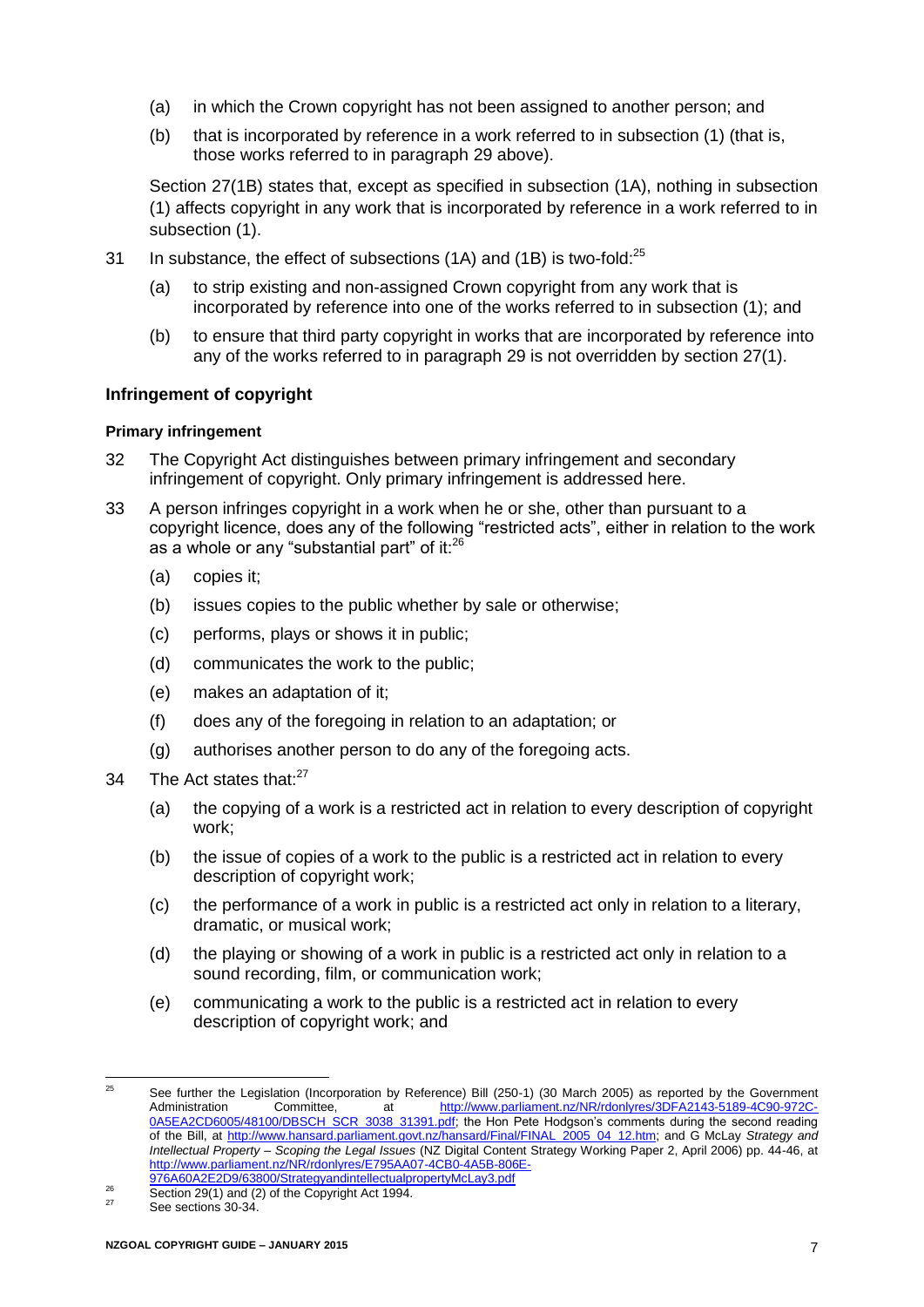- (f) the making of an adaptation of a work is a restricted act only in relation to a literary, dramatic, or musical work.
- 35 So far as copying is concerned, it is worth noting that "copying" is defined broadly to mean, among other things, "in relation to any description of work, reproducing, recording, or storing the work in any material form (including any digital format), in any medium and by any means".<sup>28</sup>
- 36 It may also be noted that section 131 of the Copyright Act creates criminal liability for certain kinds of:
	- (a) commercial dealings in infringing copies of copyright works;
	- (b) production or possession for commercial purposes of objects specifically designed or adapted to make copies of particular copyright works; and
	- (c) performances of copyright works.

#### <span id="page-9-0"></span>**Infringement in the case of datasets and databases**

- 37 Given that the re-use of datasets and databases is highly relevant to NZGOAL, it may be useful to note the courts' approach to what is required for infringement of copyright where a database or dataset consists of facts or information which, on their own, are not copyright works.
- 38 As with other types of copyright works, copyright in a database or dataset may be infringed by, among other things, copying either the entire database or dataset or a substantial part of it.<sup>29</sup> In the context of arrangements and compilations, the Supreme Court has endorsed the principle that "the greater the originality, the wider will be the scope of the protection which copyright affords *and vice versa*".<sup>30</sup>
- 39 The Court quoted and approved the following passages from an earlier High Court decision. While these passages were made in the context of a graphic work, the stated principles are considered broadly to apply to "compilations" (a subset of literary works) as well:<sup>31</sup>

<span id="page-9-1"></span>"Where … the plaintiff relies for its copyright on a collection of individual features, none of which on their own would attract copyright, this has ramifications when it comes to infringement. To infringe in such circumstances the defendant must have used the same or a substantially similar arrangement or collocation of the individual features. If the defendant has copied the individual features but has made its own arrangement of them, this will not represent an infringement. That is because the plaintiff has no monopoly in the individual features as such but only in their arrangement or collocation. Because the plaintiffs' copyright resides in the arrangement or collocation the defendant, to infringe, must have copied the arrangement or collocation or a substantial part thereof."

40 The Court also said: 32

"As we observed earlier, it may be relevant for infringement purposes to determine how much skill and labour went into the making of the copyright work. This point can have particular relevance in arrangement cases. The skill and labour which has given rise to the arrangement is what gives the work its originality and if that

<sup>28</sup> <sup>28</sup> Section 2(1) of the Copyright Act 1994.

<sup>&</sup>lt;sup>29</sup> Sections 29 and 30 of the Copyright Act 1994.

<sup>30</sup> *Henkel KgaA v Holdfast* [2006] NZSC 102; [2007] 1 NZLR 577, para 38. While *Henkel* was a "graphic work" rather than a literary work/compilation case, Tipping J relied for this statement of principle on *Land Transport Safety Authority of New Zealand v Glogau* [1999] 1 NZLR 261 (CA), which was a literary work case.

<sup>31</sup> Above [n 30,](#page-9-1) para 40. A recent decision of the High Court of Australia addresses the issue of copying a "substantial part" of a compilation in detail: *IceTV Pty Limited v Nine Network Australia Pty Limited* [2009] HCA 14.

<sup>32</sup> Above n [30,](#page-9-1) para 41. See also *YPG IP Ltd and others v Yellow Book.com.au Pty Ltd* (2008) 8 NZBLC 102,063, paras 56- 59.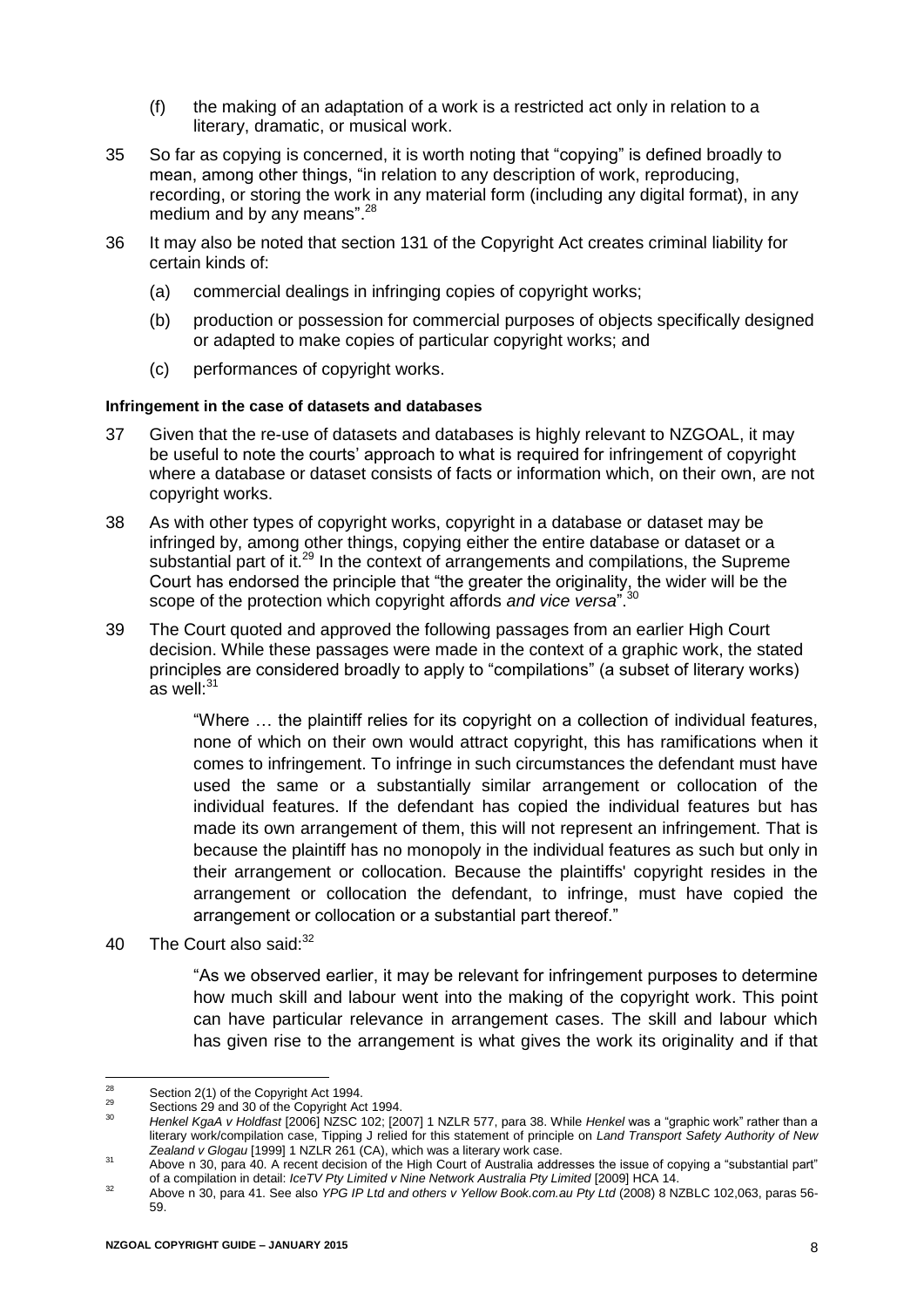skill and labour is not great, another arrangement of the same unoriginal underlying features may not have to depart greatly from the copyright arrangement in order to avoid infringement. If the level of originality in the copyright arrangement is low, the amount of originality required to qualify another arrangement of the same elements as original, is also likely to be low. Substantial reproduction of those aspects of the work in which the originality lies must be shown to establish infringement. This is consistent with the purpose of the law of copyright which is to recognise and protect the skill and labour of the author of the copyright work."

# <span id="page-10-0"></span>**Copyright and licensing**

- 41 It is not uncommon for those not familiar with copyright law to confuse the distinction between Crown copyright (or regular copyright), on the one hand, and the licensing of material in which Crown or regular copyright exists, on the other. That is so irrespective of the form that the licensing takes, but has most recently been noticed in discussions around Creative Commons licensing of Crown copyright material.
- 42 The key point is that Crown or regular copyright in content and licenses to use such content are conceptually distinct. In a licensing scenario, copyright ownership stays with the owner/licensor, but the licensee(s) are permitted to deal with the copyright work in accordance with the terms of the licence.
- 43 One way of conceptualising the distinction is to think of copyright as a bundle of rights, some of which can, at the election of the copyright owner, be shared with others by way of various licence arrangements, whether that be a one-off, bespoke licence, or a uniform licence such as those offered by Creative Commons.

# <span id="page-10-1"></span>**Moral rights**

#### <span id="page-10-2"></span>**Introduction**

- 44 The "human-readable summary" for each of the Creative Commons New Zealand law licences states that in no way does the licence affect the author's moral rights or rights that other persons may have either in the work itself or in how the work is used, such as publicity or privacy rights.
- 45 In the New Zealand State Services context, where the vast majority of candidate copyright works will be literary works (whether in the nature of narrative or informational products such as reports and research or data products such as geospatial datasets), the most relevant moral rights in the Copyright Act will be: $33$ 
	- (a) the right to be identified as author (section 94); and
	- (b) the right to object to derogatory treatment of a work (section 98).
- 46 The following paragraphs consider the potential relevance of these rights in the context of State Services agencies' literary works (which, as noted at paragraphs [9](#page-4-5)[-12](#page-5-2) above, can include datasets and databases), for the reason that the vast majority of works falling within the scope of NZGOAL are likely to be literary works.<sup>34</sup> While some agencies may deal with other kinds of copyright works, such as dramatic, musical and/or artistic works, they are likely to be in a small statistical minority and so are not

 $33$ Other moral rights may be relevant in a minority of circumstances but are not considered here. Those moral rights are the right not to have a literary, dramatic, musical, or artistic work or a film falsely attributed to a person as author or director (section 102), the right not to have a literary, dramatic, or musical work falsely represented as being an adaptation of a work of which the person is the author (section 103), certain rights against false representations as to artistic works (section 104) and certain privacy rights in respect of photographs and films commissioned for private and domestic purposes (section 105).

<sup>&</sup>lt;sup>34</sup> Additional considerations apply to literary works consisting of words intended to be sung or spoken with music. Those additional considerations are not addressed here.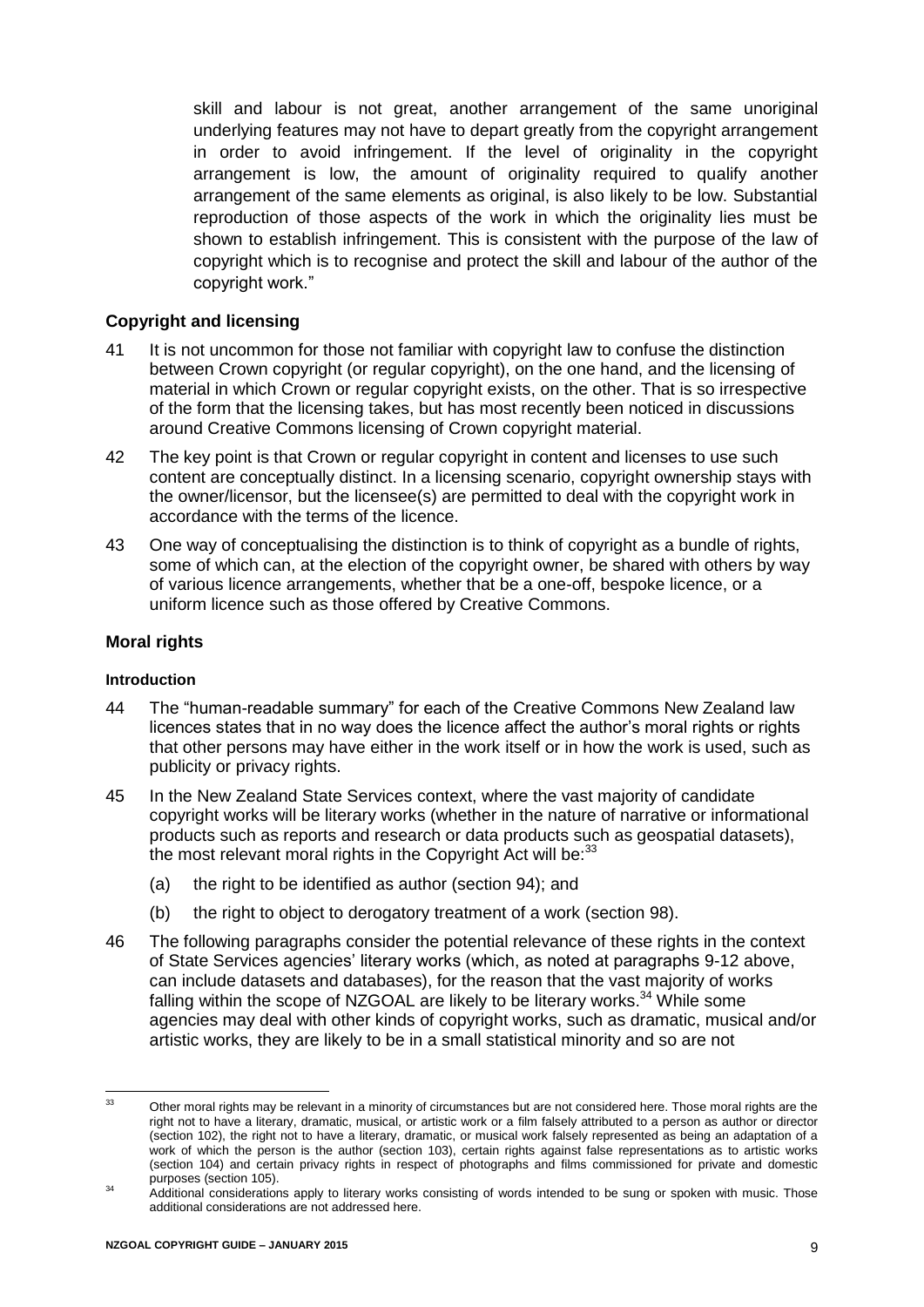<span id="page-11-0"></span>addressed here. Agencies dealing in such works are encouraged to consult Part 4 of the Copyright Act in consultation with their legal teams.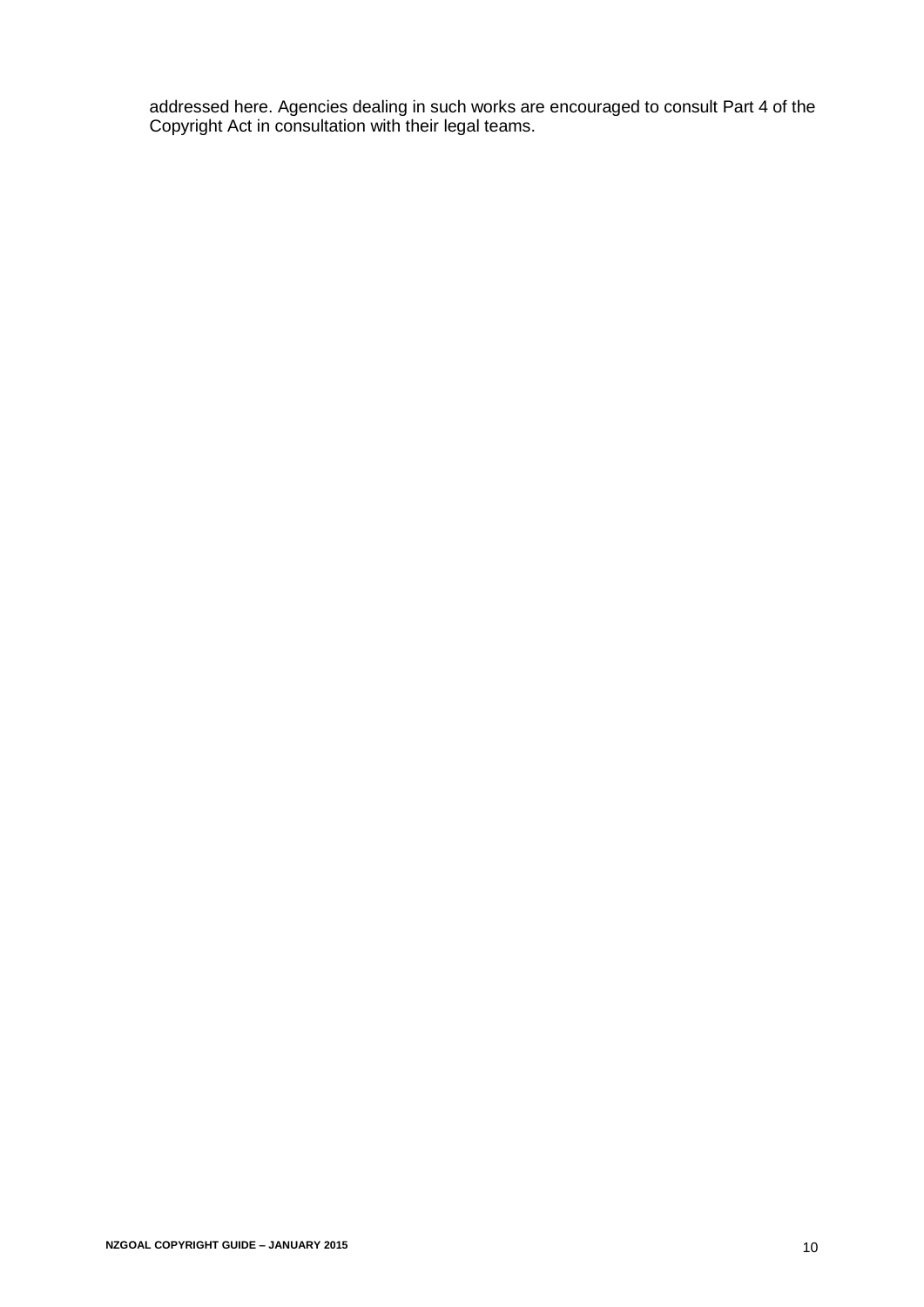# **Right to be identified as author**

# *The right and its duration*

- 47 Unless a statutory exception or qualification applies, authors of literary works have the right to be identified as author, in the circumstances set out in section 94, if they have "asserted" that right (section 94(1)).
- 48 The circumstances set out in section 94 are as follows:
	- (a) an author of a literary work (other than words intended to be sung or spoken with music) has the right to be identified as author whenever the work is published commercially, performed in public or communicated to the public or when copies of a film or sound recording including the work are issued to the public (section  $94(2)$ ;<sup>35</sup>
	- (b) similarly, an author of a literary work from which an adaptation is made has the right to be identified as author of the work from which the adaptation is made whenever the adaptation is published commercially, performed in public or communicated to the public or when copies of a film or sound recording including the work are issued to the public (section 94(3)).
- 49 It is important to appreciate that the notions of issuing copies of works to the public, publication, communication and commercial publication are defined in the Copyright Act:
	- (a) references to the "issue of copies of a work to the public":
		- (i) mean the act of putting into circulation copies not previously put into circulation;
		- (ii) but do not include (among other things) the acts of subsequent distribution or sale of those copies (section 9(1));
	- (b) the term "publication", in relation to a work:
		- (i) means the issue of copies of the work to the public and includes, in the case of a literary, dramatic, musical, or artistic work, making it available to the public by means of an electronic retrieval system (section  $10(1)$ );<sup>36</sup> "publish" has a corresponding meaning (section 10(1));
		- (ii) but does not include (among other things):
			- publication that is not intended to satisfy the reasonable requirements of the public; or
			- for literary works (and some other types of works) the communication of the work to the public (otherwise than for the purposes of an electronic retrieval system) (section 10(3) and  $(4)(b)$ ;
	- (c) the term "communicate" means to transmit or make available by means of a communication technology, including by means of a telecommunications system or electronic retrieval system; "communication" has a corresponding meaning (section  $2(1)$ );
	- (d) the term "commercial publication", in relation to a literary, dramatic, musical, or artistic work, means the publication of the work consisting of:
		- (i) issuing copies of the work to the public at a time when copies made in advance of the receipt of orders are generally available to the public; or

 $25$ Section 2(1) of the Copyright Act defines "communicate" to mean "to transmit or make available by means of a communication technology, including by means of a telecommunications system or electronic retrieval system". <sup>36</sup> "Electronic retrieval system" is not defined in the Act but clearly includes websites.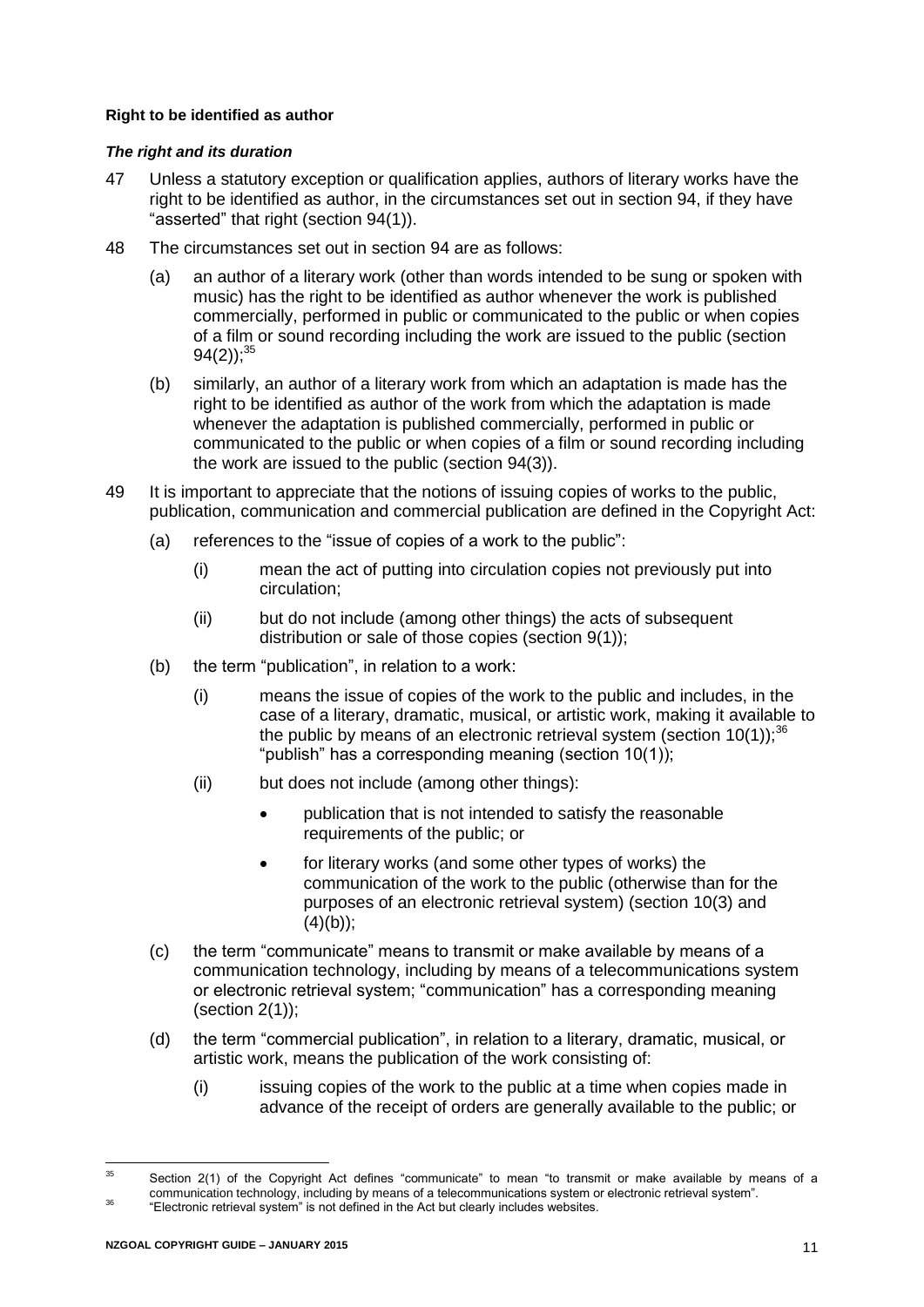(ii) making the work available to the public by means of an electronic retrieval system;

and related expressions are to be construed accordingly (section 11).

50 The right expires when copyright in the work that is the subject of the right expires (section 106(1)(a)).

# *Asserting the right*

- 51 An author may assert the right to be identified as author either generally or in relation to specified circumstances, and may do so:
	- (a) upon assignment of copyright in the work, by including in the assignment a statement that the author asserts in relation to that work his or her right to be identified as the author; or
	- (b) at any time in written form signed by the author (section 96(2)).
- 52 If the author does not assert the right, then persons do not infringe the right by failing to identify the author as the author of the work (section 96(1)).

# *Who is bound by an assertion*

- 53 The following persons are bound by an author's assertion of the right to be identified as author:
	- (a) where the right to be identified as author is asserted upon assignment, the assignee and anyone claiming through the assignee (section 96(4)(a)); and
	- (b) where the right is otherwise asserted at any time by instrument in writing, anyone to whose notice the assertion is brought (section 96(4)(b)).

# *What they must do when the right is asserted / Mode of identification*

- <span id="page-13-0"></span>54 What a person bound by an author's assertion of the right to be identified as author must do to identify the author depends on the nature of the publication or communication to the public of the work:
	- (a) in cases of commercial publication or issue to the public of copies of a film or sound recording, the author's right is to be identified clearly and reasonably prominently in or on each copy published commercially or issued, or if identification in or on each copy is not appropriate, in some other manner likely to bring his or her identity to the attention of acquirers (section 95(1)(a));
	- (b) in other cases, the author's right is to be identified clearly and reasonably prominently in a manner likely to bring his or her identity to the attention of a person seeing or hearing the performance, exhibition, showing, or communication work (section  $95(1)(b)$ ).
- <span id="page-13-1"></span>55 If the author, in asserting his or her right to be identified, specifies a pseudonym, initials, or some other particular form of identification, then that form must be used. In any other case, any reasonable form of identification may be used (section 95(2)).

# *Application of the right to State Services agencies*

56 Section 97 of the Copyright Act contains a list of exceptions to the right to be identified as author. While most of these are of general application, one relates specifically to the Crown and another has a bearing on State Services agencies as employers. Of all the listed exceptions, the following are the most likely to be of relevance to departments or other State Services agencies:

 $\overline{37}$ 

<sup>37</sup> "Communication work" is defined as a transmission of sounds, visual images, or other information, or a combination of any of those, for reception by members of the public, and includes a broadcast or a cable programme (section 2(1)).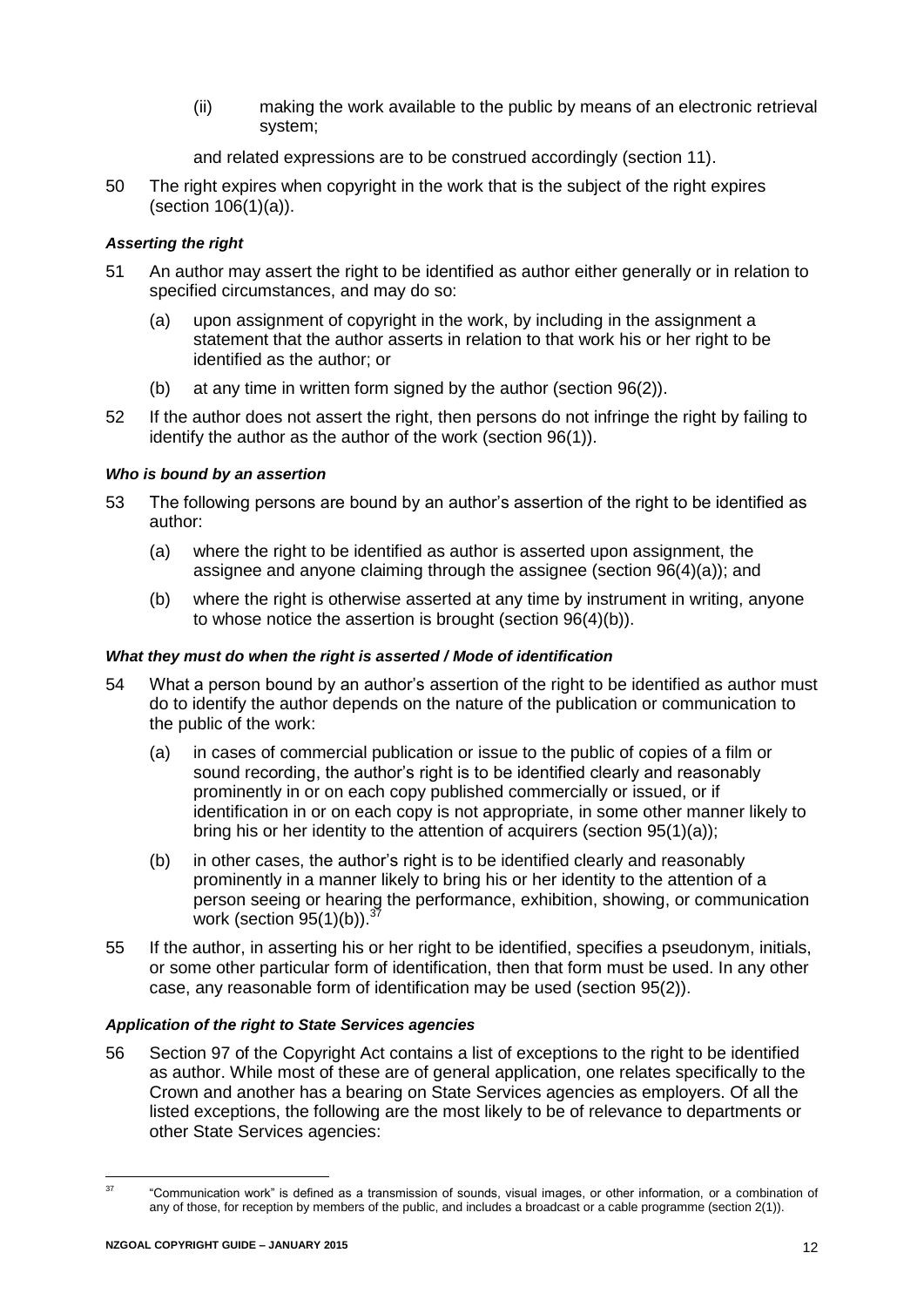- (a) the right does not apply to computer programs or computer-generated works (section  $97(2)$ ); $^{38}$
- (b) the right does not apply to works in which Crown copyright exists unless the author has previously been identified as such in or on published copies of the work (section 97(7)(a));
- (c) the right does not apply to any act done by or with the licence of the copyright owner in relation to a work in which copyright first vested in the author's employer under section 21(2) of the Act if:
	- (i) the author cannot readily be identified at the time of the act; or
	- (ii) the work was co-created and it is impracticable at the time of the act to identify the contributors' respective contributions and the authors have not previously been identified in or on published copies of the work (section 97(6)).
- 57 In addition:
	- (a) it is not an infringement of the right to do any act to which the author has consented (section 107(1)); and
	- (b) the author may waive the right by instrument in writing; a waiver:
		- (i) may relate to a specific work, or to works of a specified description that are in existence, in progress, or about to be commenced; and
		- (ii) must state the rights to which the waiver relates; and
		- (iii) may be expressed to be subject to revocation; and
		- (iv) if made in favour of the owner or prospective owner of the copyright in the work or works to which the waiver relates, shall be presumed to extend to his or her licensees and successors in title unless a contrary intention is expressed (section 107(2) and (3)).

# *Practical implications for State Services agencies applying NZGOAL*

- 58 Taking all these provisions together, and bearing in mind common approaches to creating documents across government:
	- (a) in the case of departments:
		- $(i)$  it is likely that the right to be identified as author will seldom exist in the context of Crown copyright works because it is unusual for the names of departmental staff and other authors to be added to published departmental works; if their names are not added, the right does not arise;
		- (ii) this applies to works created by departmental employees, as well as to consultants and contractors, unless the department agrees with an employee, consultant or contractor that he, she or it, rather than the Crown, will be the first owner of copyright in original works created by that employee, consultant or contractor (a situation which is likely to be rare);<sup>39</sup>
		- (iii) in those rare cases where an author's name has been added to a published departmental work or where the Crown is not the first owner of copyright in a work but is subsequently assigned the copyright or obtains a right to sub-license the work:

 $29$ <sup>38</sup> *"*Computer-generated", in relation to a work, means that the work is generated by a computer in circumstances where there is no human author of the work (section 2(1)).

See section 26 of the Copyright Act.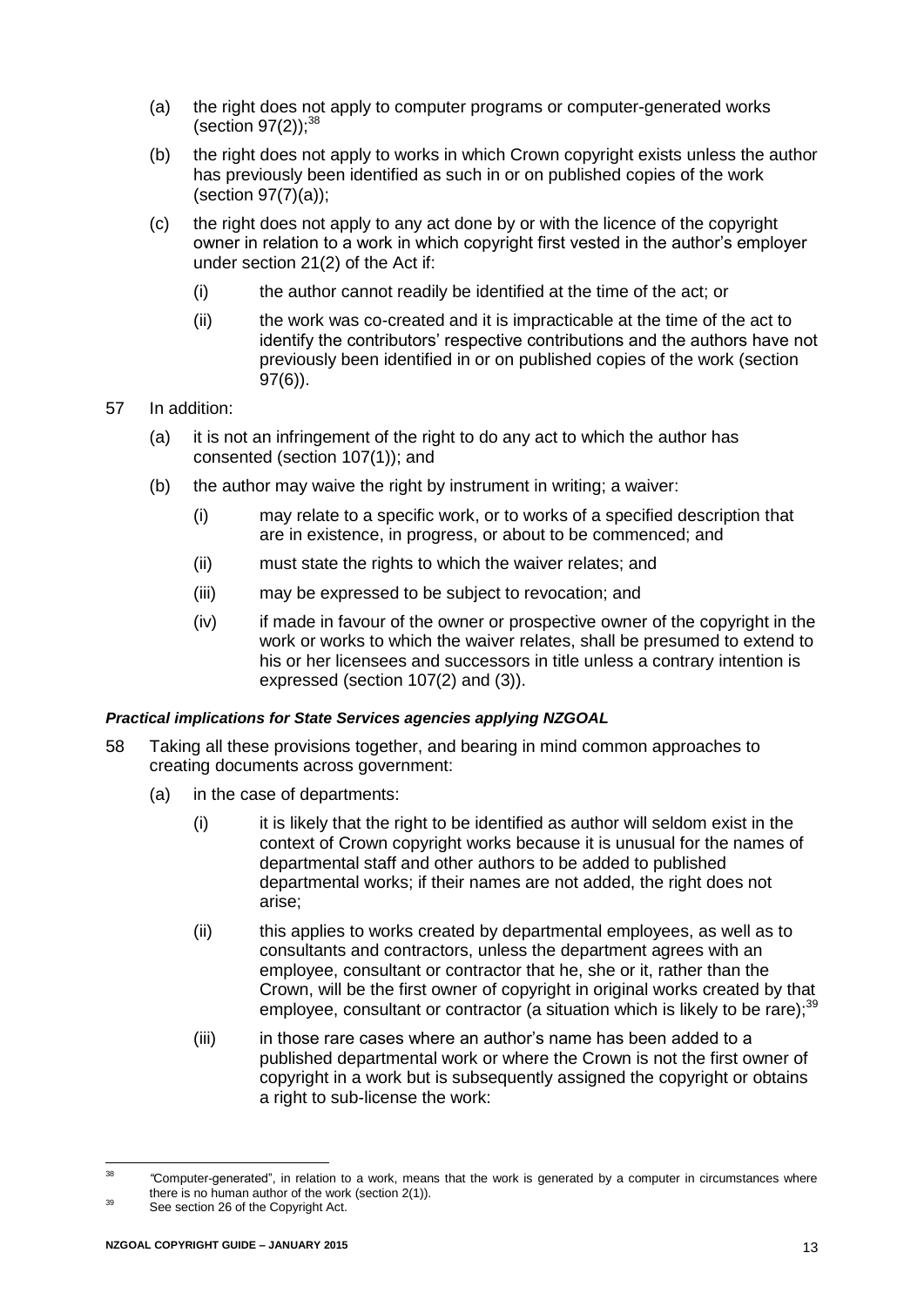- the right to be identified as author of the work or author of a work from which an adaptation is made will exist, respectively, whenever the work or an adaptation of it is published commercially, performed in public or communicated to the public; such that
- when the right is asserted, any assignee, person claiming through an assignee, or any other person to whose notice the assertion is brought, must identify the author (as per paragraphs [54](#page-13-0)[-55](#page-13-1) above) whenever any such person publishes the work or an adaptation of it commercially, performs it in public or communicates it to the public;
- (iv) so far as a department's online release and Creative Commons licensing to the public of a copyright work is concerned:
	- it is most likely that this requirement will only be relevant where an author's name has already been added to a published version of the work, and not in the other identified rare case where the Crown is not the first owner of copyright;<sup>40</sup>
	- only then if the author has asserted the right in writing will the department be obliged to identify the author;
	- where that has occurred, downstream Creative Commons licensees of the work will only be obliged to identify the author when:
		- they are aware of the author's assertion; and
		- they are either publishing the work or an adaptation of it commercially, performing it in public or communicating it to the public;
- (b) in the case of other (non-departmental) State Services agencies:
	- (i) the right will not apply to works authored by an agency's employees in relation to acts done at a time when:
		- the author cannot readily be identified; or
		- it is impracticable to identify co-creators' contributions and the authors have not previously been identified in or on published copies of the work;
	- (ii) however, the right will exist and an employee author *can* therefore assert the right where those circumstances do not exist, unless there is a waiver of either all moral rights or this particular right in the employee's contract of employment or subsequently;
	- (iii) the right will also exist for independent contractor authors of works who, therefore, can likewise assert the right, unless there is a waiver of either all moral rights or this particular right in the contractor's contract for services with the agency or subsequently:
	- (iv) accordingly, when the right is asserted in these situations (and assuming no prior waiver of the right), any assignee, person claiming through an assignee, or any other person to whose notice the assertion is brought, must identify the author (as per paragraphs [54](#page-13-0)[-55](#page-13-1) above) whenever any such person publishes the work or an adaptation of it commercially, performs it in public or communicates it to the public;
	- (v) such persons may include agencies releasing works on Creative Commons terms as well as the licensees of those works where those

 $\overline{40}$ It is unlikely to be relevant where the Crown is not the first owner of copyright in a work because, unless the Crown has obtained a broad right to sub-license the work or has obtained an assignment of copyright in the work, it will not be licensing the work to others on Creative Commons terms.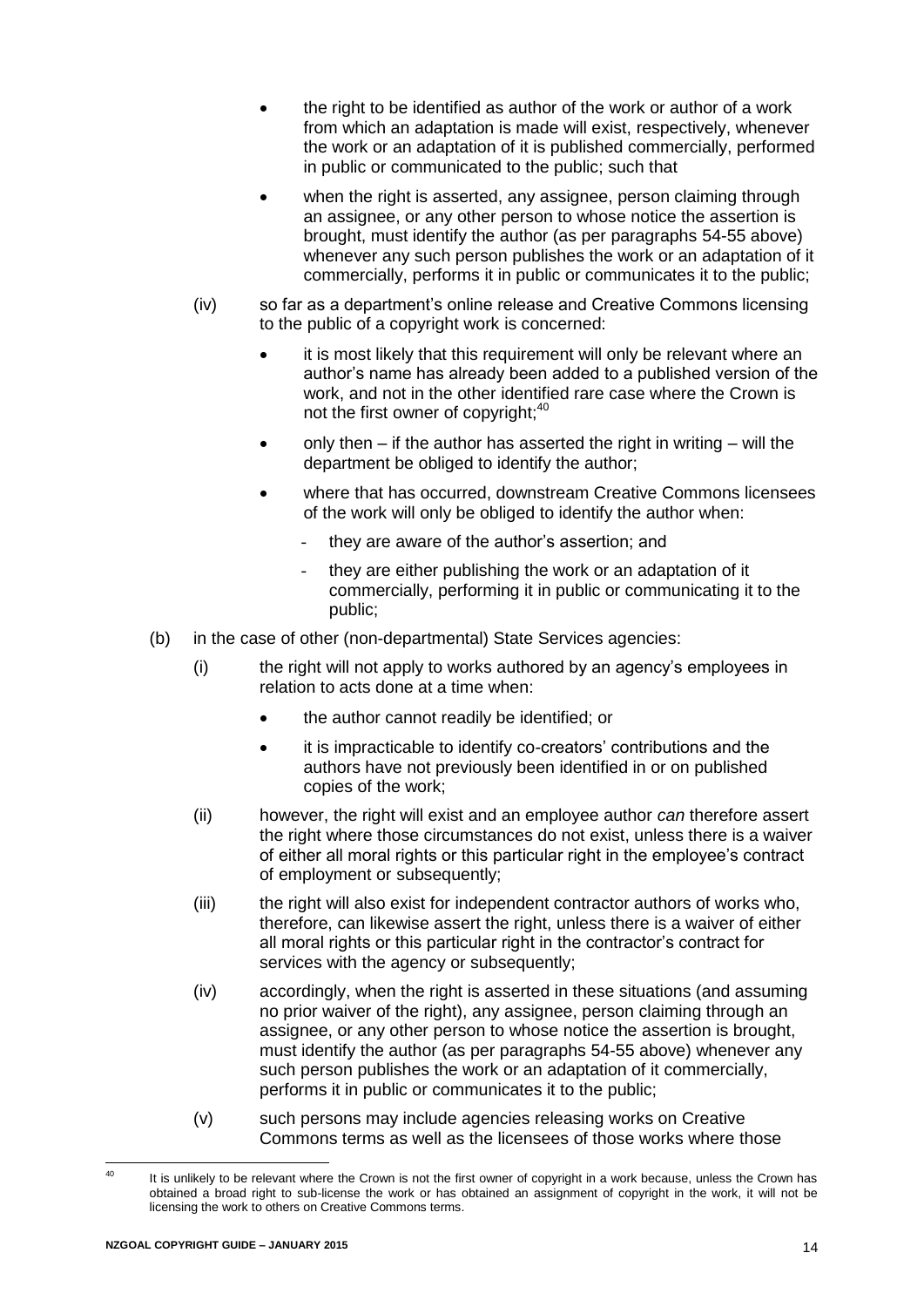agencies or licensees publish the work or an adaptation of it commercially, perform it in public or communicate it to the public.

#### <span id="page-16-0"></span>**Right to object to derogatory treatment of a work**

#### *The right and its duration*

- 59 Unless a statutory exception or qualification applies, authors of literary works have the right not to have their works subjected to a "derogatory treatment" (section 98(2)).
- 60 "Treatment" means any addition to, deletion from, alteration to, or adaptation of the work, other than a translation (section 98(1)(a)(i)), and a treatment of a work is derogatory "if, whether by distortion or mutilation of the work or otherwise, the treatment is prejudicial to the honour or reputation of the author" (section 98(1)(b)).
- 61 In the case of literary works, the right is infringed by a person who:
	- (a) publishes commercially, performs in public or communicates to the public a derogatory treatment of such a work; or
	- (b) issues to the public copies of a film or sound recording of, or a film or sound recording that includes, a derogatory treatment of the work (section 99(1)).
- 62 The right expires when copyright in the work that is the subject of the right expires (section 106(1)(b)).

#### *Application of the right to State Services agencies*

- <span id="page-16-2"></span><span id="page-16-1"></span>63 Section 100 of the Copyright Act contains a list of exceptions to the right not to have one's work subjected to a derogatory treatment. While most of these are of general application, one relates specifically to the Crown and another has a bearing on State Services agencies as employers. Of all the listed exceptions, the following are the most likely to be of relevance to departments or other State Services agencies:
	- (a) the right does not apply to computer programs or computer-generated works (section  $100(2)$ );<sup>41</sup>
	- (b) the right does not apply to any act done, by or with the licence of the copyright owner, in relation to a work in which Crown copyright exists, unless the author is identified at the time of the act or has previously been identified in or on published copies of the work (section 100(8)(b), (d) and (e));
	- (c) similarly, the right does not apply to any act done, by or with the licence of the copyright owner, in relation to a work in which copyright first vested in the author's employer, unless the author is identified at the time of the act or has previously been identified in or on published copies of the work (section 100(8)(a), (d) and (e));
	- (d) in both classes of cases referred to in subparagraphs [\(b\)](#page-16-1) and [\(c\)](#page-16-2) where the right does apply (i.e., because the author is identified at the time of the act or has previously been identified in or on published copies of the work), the right is not infringed if:
		- (i) where the author is identified at the time of the act, there is a clear and reasonably prominent indication, given at the time of the act and appearing with the identification, that the work has been subjected to treatment to which the author has not consented; or
		- (ii) where the author has previously been identified in or on published copies of the work, there is a clear and reasonably prominent indication, given at

 $41$ <sup>41</sup> *"*Computer-generated", in relation to a work, means that the work is generated by a computer in circumstances where there is no human author of the work (section 2(1)).